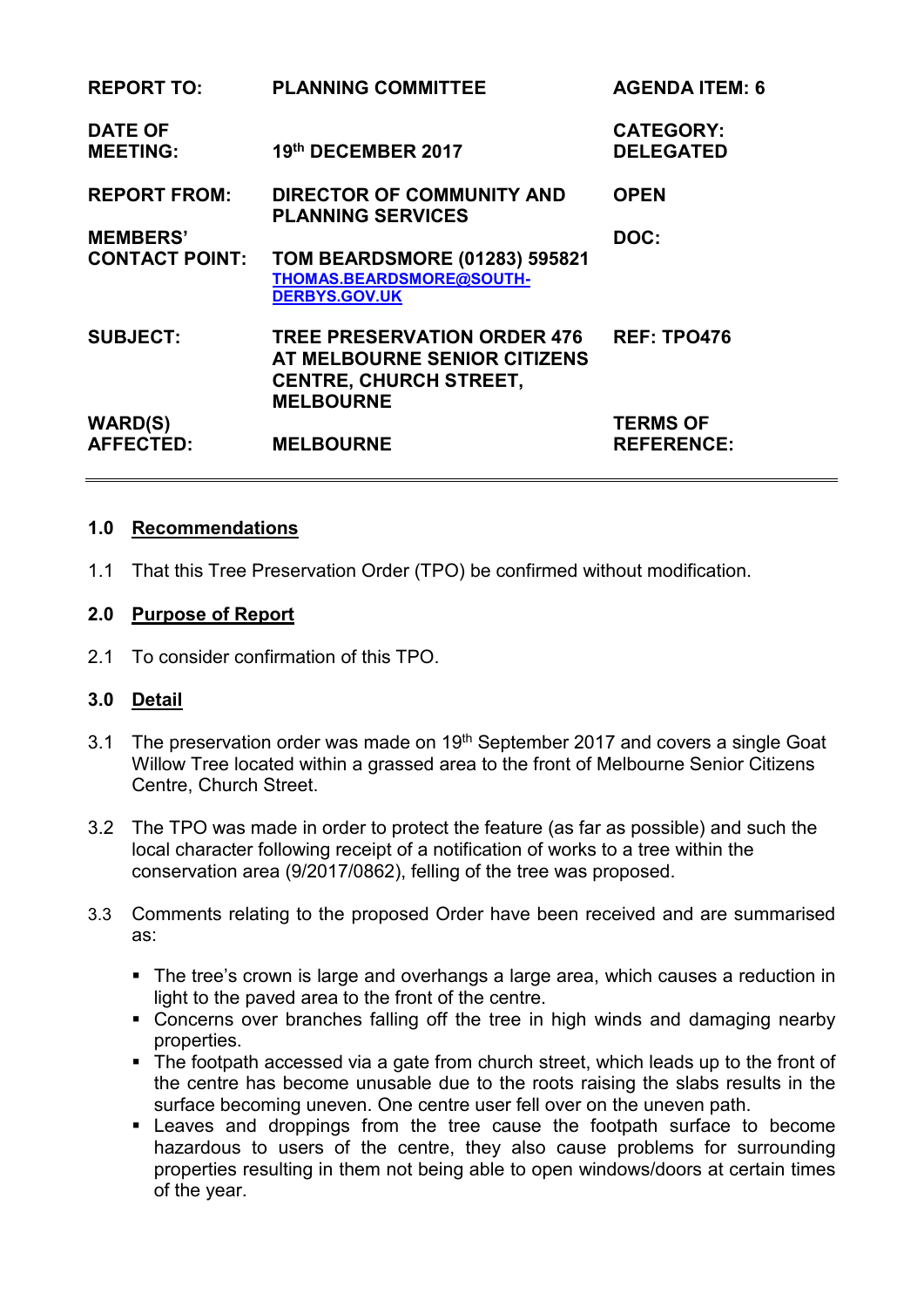- The white droppings that shed from the tree are a respiratory concern for customers of The Bluebell Inn.
- The uneven path, lack of light and surfaces becoming slippery has had a detrimental effect on the ability to hire out the centre as access is not considered safe during certain times of the year.
- The tree is too large for its location, the branches have resulted in damage to the roof of neighbouring property The Bluebell Inn, and the roots are also damaging the dividing wall.
- The tree is out of place in an area of relatively high building density.
- The tree is competing for space with a Copper Beech Tree, which will be negatively impacted as a result; the beech tree has a much greater life expectancy and is of higher value.
- The tree does not add any contribution to the visual amenity of the area, with the area already well served with trees and shrubbery.
- Characteristic of Goat Willow trees are that they split and divide which means the destructive impact of the tree in such a small area is significant.
- Goat Willow Trees do not have an attractive shape, they are common and this particular tree is of no value.
- 3.4 In response, officers have the following response:
	- In Issues that are caused as a result of the trees branches, including shading and potential damage to The Bluebell Inn could be resolved by re-pollarding the tree, reducing its height and size.
	- Concerns in regards to the trees roots raising the slabs and becoming hazardous could be resolved by the footpath being re-laid.
	- Excessive seed drop is a liability issue and is not felt to be sufficient reason to dismiss a preservation order, re-pollarding of the tree would also reduce this.
	- The tree is in a very prominent location along Church Street, a main access road into the village, it is considered that if it was not given protection and it was to be felled, the character of the area would be negatively impacted as a result of its loss, as it provides a strong green feature within a well built up area.

## **4.0 Planning Assessment**

4.1 It is expedient in the interests of amenity to make the tree the subject of a TPO.

## **5.0 Conclusions**

5.1 It is expedient in the interests of amenity to preserve the tree.

#### **6.0 Financial Implications**

6.1 Notwithstanding the above representation, the responsibility for trees and their condition remain with the landowner. The Council would only be open to a claim for compensation if an application to refuse works to the TPO was made and subsequently refused, and liability for a particular event or occurrence could be demonstrated.

## **7.0 Corporate Implications**